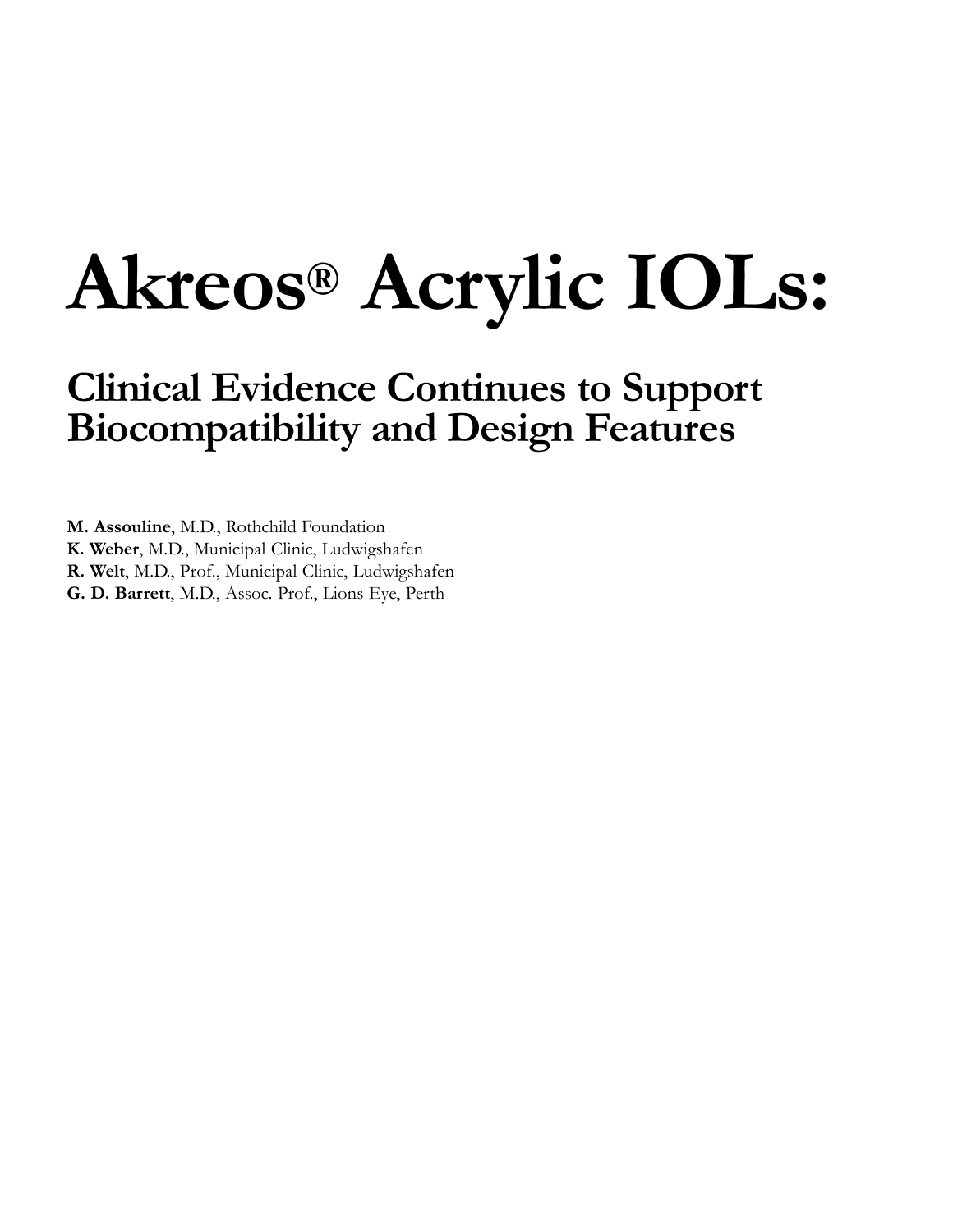## **Overview**

Akreos® Adapt, Fit and Disc are hydrophilic acrylic intraocular lenses that ophthalmic surgeons throughout Europe have implanted in patients more than 500,000 times over the last five years. This publication summarizes the available information on the key characteristics of Akreos IOLs that have made them so popular, including: biocompatibility, optical clarity, stability and low incidence of posterior capsular opacification and anterior cell growth. It is intended to help ophthalmic surgeons better evaluate the role that the Akreos Adapt, Fit and Disc hydrophilic IOLs can play in today's cataract surgery practice.

## **Background**

The rapid evolution of intraocular lenses in recent years has increased the chances for confusion about the designs and materials with which IOLs are made. The earliest intraocular lenses were made of polymethylmethacrylate (PMMA), the plastic that IOL inventor Harold Ridley, MD, had noticed was inert in the eyes of World War II aviators struck by flying plastic during battle. For the next 30 years removal of the crystalline lens required large incisions, and the hard, rigid PMMA became the material of choice for IOL optics.<sup>1</sup>

It wasn't until phacoemulsification made it possible to remove the cataract through a smaller incision that ophthalmic companies began looking for foldable and compressible materials, to allow an IOL to be inserted through an unenlarged phacoemulsification incision. <sup>2</sup> This search for a pliable material led to the exploration for intraocular use of poly-HEMA - the hydrogel material Bausch & Lomb had used to create the first soft contact lenses during the 1960s. A watershed in the history of hydrophilic IOLs came in 1986 and 1987, when Barrett et al. reported on the first large clinical studies of poly-HEMA lenses. 3,4 Later, publication of a prospective study with 5 then 12 years of follow-up demonstrated the longterm compatibility of IOLs made from poly-HEMA. 5,6

However, the quest for smaller, clear-corneal incisions without sutures spawned further experimentation on ways to make foldable and injectable IOL optics thinner yet robust. It was in this context that materials for the first hydrophilic acrylic IOLs were created by modifying poly-HEMA.<sup>2</sup> There have been a variety of formulations developed, but most of them share a common structure: a copolymer of the hydrophilic hydroxylethyl methacrylate (HEMA) and the hydrophobic methylmethacrylate (MMA). These copolymers have water contents around 25%, are mechanically robust and foldable and have a higher refractive index than the pure poly-HEMA materials. This allows for thinner lens designs that fold and compress easily without the damage and fold marks that have been reported in silicone and hydrophobic acrylic IOLs. 7,8,9,10

### **The Akreos® IOLs**

Over the past five years, the continuous research and development at the Chauvin division of Bausch & Lomb has led to three different models of Akreos IOLs. Their physical designs vary, but all are one-piece equiconvex IOLs made from a single poly-HEMA/MMA copolymer. Akreos IOLs have a moderate refractive index of 1.46. All also have double square edges to inhibit posterior capsular opacification. The three Akreos models are:

- Adapt This one-piece IOL features four haptics for stable fixation within the capsular bag. The optic body measures 6.0 mm in diameter. Because the diameter of the capsular bag increases with the axial length of the eye, 11-12 the Adapt's total diameter ranges from 10.5-11.0 mm depending on its refractive power. This optimizes posterior and edge contact with even the largest capsular bags. The Adapt is inserted one-handed with the closed, single-use Hydroport injector system.
- Fit This IOL has C-shaped haptics (0-degree angulation) and an optic diameter of 5.7 mm. The diameter with haptics is 11.5 mm. The Akreos Fold device is used to prepare this IOL for insertion, which is accomplished with forceps.
- Disc This circular IOL has two fenestrated plate haptics. The optic measures 6.0 mm, and the total diameter is 10.7 mm. After folding, it is inserted with forceps.

## **Advantages of Hydrophilic Acrylic Materials**

Hydrophilic acrylics offer physical, biological and optical qualities that make them attractive for use in foldable intraocular lenses. An IOL made from a hydrophilic acrylic:

**Has few dysphotopsias:** Because of their water content, hydrophilic acrylics have a lower refractive index than hydrophobic acrylics, which minimizes problems with glare, external and internal reflections and other unwanted visual phenomena seen in IOLs with a higher refractive index. 13,14,15,16,17,18,19,20,21,22 Glare accounted for about 3% of the hydrogel explantations reported in a large 2001 survey of ophthalmic surgeons, compared to 29% for three-piece hydrophobic acrylic IOLs. <sup>7</sup> A comparison between the Akreos Fit and hydrophobic Acrysof MA30 and MA60 IOLs (110 patients) found severe glare symptoms in 4.6% of the Akreos Fit eyes, compared to 13% for the Acrysof lenses.<sup>22</sup> Lack of glare was reported by 28% of the Akreos Fit patients, and 18% of the Acrysof recipients.

In a more recent study, Dr. Pascal Rozot of Marseilles, France, reported on the 1-month postoperative visual performance of 150 eyes implanted with either the Akreos Adapt or the Akreos Disc. <sup>23</sup>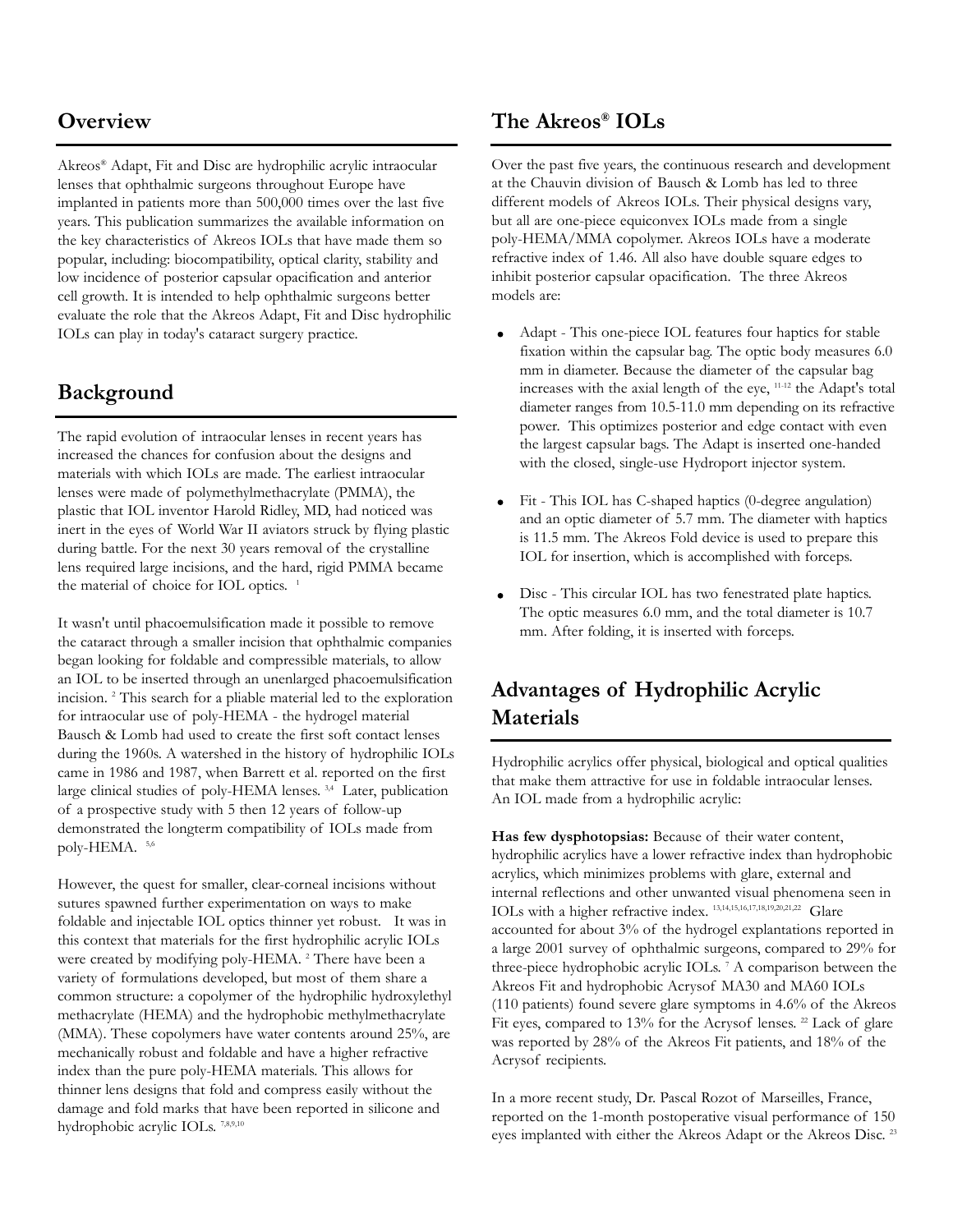The patients surveyed were part of a larger, eight-center study in which 62% of 340 patients received an Adapt IOL and 38% received the Disc. A total of 240 eyes had at least 1 month of follow-up at the time of the study and, of those, 150 had a  $BCVA$   $>$ / $=$  0.8. This latter group was asked to complete the same patient-satisfaction survey used by Tester et al. in their 2000 study of IOL dysphotopsias.<sup>21</sup>

Overall, the Akreos recipients reported fewer dysphotopsias than were found in the Tester study (36% vs. 49%), as detailed in Table 1. The Akreos patients reported fewer problems with driving into sunset or sunrise(18.8% vs. 23%); haloes (5.6% vs. 11%); generalized light sensitivity (8% vs. 33%); and those who stopped driving at night due to light related sensitivity (8.8% vs. 40%). In addition, 95.3% (143) of the Akreos patients reported they were "very satisfied to satisfied" with their corrected distance vision after IOL surgery. That compared to 90% in the Tester study.

| Table 1                                                                 |                 |                 |
|-------------------------------------------------------------------------|-----------------|-----------------|
| Best cases: $BCVA \ge 20/25$ , no<br>pre-existing disease, no incidents | Tester<br>study | Akreos<br>study |
| Number of cases                                                         | $352*$          | 150             |
| Light eye related problem                                               | 49%             | 36%             |
| - stop driving at night                                                 | 40%             | $8.8\%$         |
| - driving into the sunset or sunrise                                    | 23%             | 18.8%           |
| - oncoming headlights at night                                          | 29%             | 22.3%           |
| - brightly supermarket                                                  | $6\%$           | 20.3%           |
| - halos                                                                 | $11\%$          | 5.6%            |
| - generalised light sensitivity                                         | 33%             | $8\%$           |
| - unwanted images                                                       | 20%             | $6\%$           |

\* Includes 50 phakic eyes as controls. In general, controls reported more severe glare than the pseudophakes. (Akreos figures do not include any phakic eyes.)

**Exhibits good biocompatibility:** After prospectively following patients with hydrophilic IOLs for 12 years, Khan and Percival concluded that poly-HEMA "can be unreservedly recommended for incorporation into acrylic lenses to improve flexibility and hydrophilicity." <sup>5,6</sup> In addition to this indication of long term biocompatibility, researchers have shown that hydrophilic acrylics are very "quiet" in the eye. 24,25,26 This has led many ophthalmic surgeons to use them in cataract patients with inflammatory conditions or co-morbidities such as diabetes.

**Has good optical clarity:** The Khan and Percival study found that, among the 35 surviving recipients of poly-HEMA IOLs (Iogel PC12, 38% water content), the four cases of visual acuity worse than 20/40 could be attributed to age-related maculopathy or late endophthalmitis. <sup>6</sup> Because of their hydrophilic nature, poly-HEMA IOLs have a typical aspect under slit lamp examination that is different from hydrophobic IOLs and similar to that of the cornea or the young natural lens.

These researchers noticed this difference but found there was no discoloration, nor were there the microvacuoles or "glistenings" that have been observed in hydrophobic acrylic lenses. 27,28,29 The final visual acuities were slightly superior to those achieved with PMMA.

In a more recent study in uveitis patients, the hydrophobic Acrysof MA60BM was 38.5 times more likely than other foldable IOLs to accumulate unexplained brown deposits within the optic (95% CI 6.9-200, P<0.001). Eighteen of 22 Acrysof IOLs they examined showed the deposits. Two of the three IOLs showing no deposits were hydrophilic: the Akreos Fit and the Bausch & Lomb Hydroview. The third was a silicone lens, the Allergan AR-40. <sup>30</sup>

IOLs made from newer hydrophilic materials, such as the poly-HEMA/MMA copolymer in Akreos, may have a further advantage because of improvements in IOL designs and manufacturing methods, according to a report at the 2003 meeting of the European Society for Cataract and Refractive Surgery. Vryghem and Cools implanted 29 patients with the Akreos Adapt and Pfizer Tecnis Z9000 contralaterally, and found no significant difference in their optical performance. <sup>31</sup> Seventeen of the patients rated their vision as similar in both eyes, seven preferred the Akreos Adapt eye and five the Tecnis eye. Wavefront analysis in seven subjects found lower levels of higher-order aberrations in four Tecnis eyes and in one Adapt eye.

In the past, there have been reports of opacification due to calcification in some hydrophilic IOLs, 7, 32.39 but these lenses have a different copolymer composition from that of the Akreos models. The problems with these other IOLs generally occurred within two years of implantation.<sup>36, 40</sup> Nick Mamalis, MD, a University of Utah professor well respected for his IOL biocompatibility studies, has said that follow-up of two years is sufficient for him to conclude that a hydrophilic IOL has no calcification problems similar to those previously reported in other hydrophilics. <sup>41</sup> More than 110,000 Akreos IOLs have passed this two-year milestone without any reports of such complications. <sup>42</sup>

**Resists damage during insertion:** Hydrophilic acrylic resists the fold marks and forceps damage that have been reported in silicone and other foldable acrylic IOLs.<sup>7-10</sup> In the 2001 survey of IOL complications by the American Society for Cataract and Refractive Surgery, there wasn't a single report of explantation of a hydrophilic IOL because of damage during insertion. <sup>7</sup> (However, damage to a hydrophilic acrylic IOL is possible through incorrect loading or use of an injector, or through inappropriate use of forceps.)<sup>43</sup>

**Stands up to Nd:YAG laser energy:** As long ago as 1987, researchers reported that HEMA and HEMA/MMA copolymer were less susceptible to damage during Nd:YAG laser irradiation than PMMA. 44,45 More recently, a comparison among foldable IOL materials found that the three hydrophilic IOLs tested had higher thresholds for damage than did IOLs made of hydrophobic acrylic or silicone. <sup>46</sup>

Source: Dr. Pascal Rozot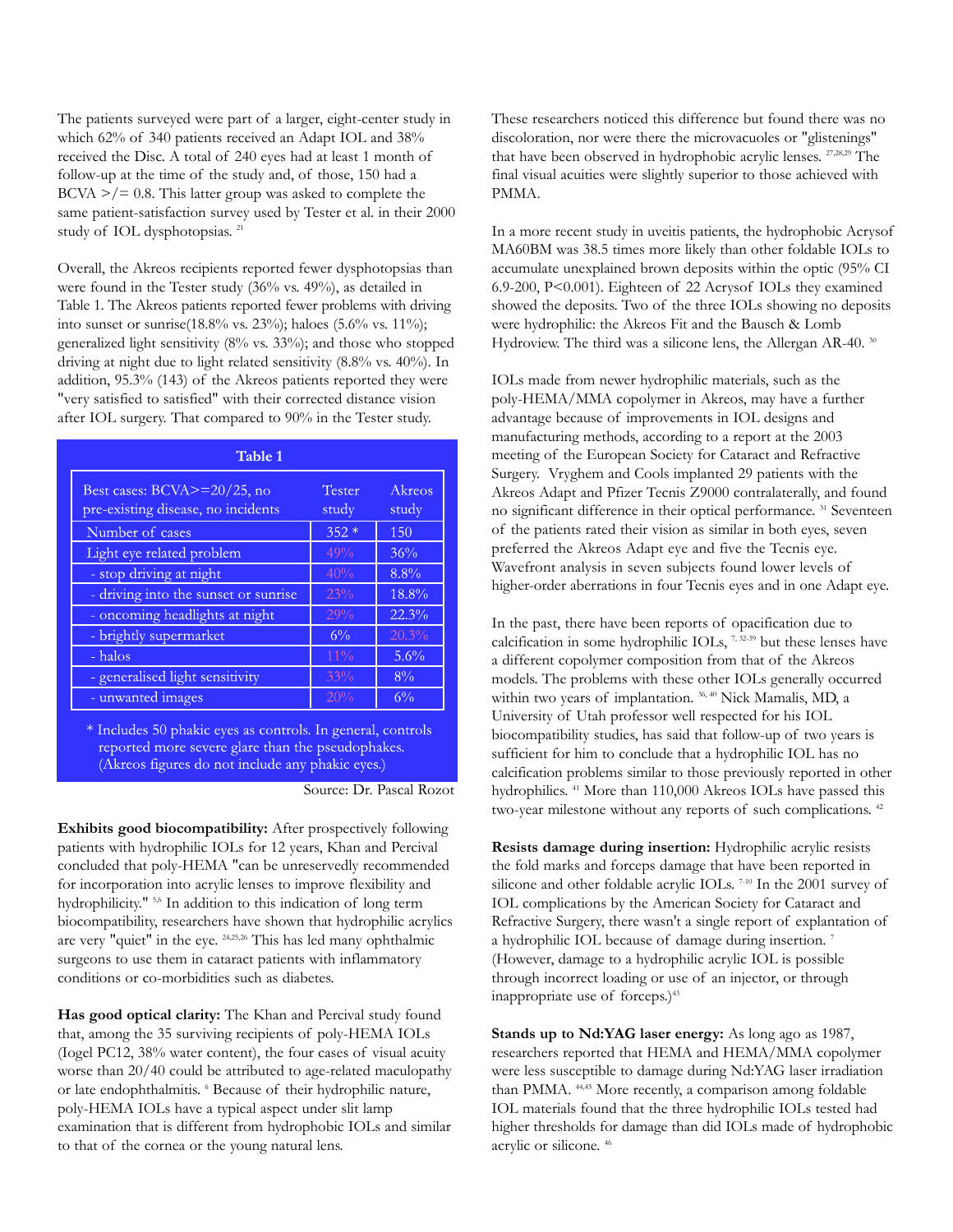**Appears to be less susceptible to biocontamination:** In February 2003, a paper by Schauersberger et al. proposed that the wider use of hydrophilic acrylic IOLs might reduce the incidence of endophthalmitis after cataract surgery. <sup>47</sup> The researchers exposed nine different types of IOLs to standardized suspensions of *Staphylococcus epidermidis* for five minutes, then rinsed them and tested for continued presence of bacteria. The IOLs made from PMMA or hydrophobic acrylic had bacterial densities two or more times as high as those seen on hydrophilic IOLs. "Our data suggest that the higher the hydrophilicity of the IOL material, the lower the early adhesion and bacterial density on the IOL surface," the authors wrote.

## **Advantages Specific to Akreos**

#### **Stability in the capsular bag**

For an implant's power calculation to be accurate, the IOL must be firmly fixated to prevent anterior or posterior shifting.<sup>48</sup> Surveys of ophthalmic surgeons indicate that incorrect lens power and decentration/dislocation are two of the most common reasons for IOLs to be explanted.<sup>7,49</sup> In clinical studies, the Akreos line of IOLs has demonstrated a reliable A-constant for power calculation, and excellent positional stability in the eye.  $50-52$ 

At France's Ophthalmic Institute of Somain, Thierry Amzallag, MD, compared IOLs with different types of haptics *in vitro* and found that the plate haptics of the Akreos Disc had two to six times the contact length with a simulated capsular bag than did other IOLs. <sup>50</sup> In a clinical study of decentration, Laube and colleagues compared the Akreos Fit to the three-piece Alcon Acrysof in 62 patients. They found that, after 6 months, decentration had occurred in 39% of the Acrysof eyes, compared to 10% with Akreos Fit.<sup>51</sup>

In a German study of 27 patients with Akreos Fit and Disc IOLs, Spath et al. concluded that the lenses' biogeometry gave them good contact between optic and the capsular bag's equator, producing stable centration.<sup>52</sup>

In another study, at 1 year after surgery 24 Akreos Disc patients showed a difference between expected and observed refraction averaging -0.10 D. The mean refraction shifted to the hyperopic by a mean of 0.18 D between 10 days and 1 year after surgery, without refractive effect. The subjects' mean refraction at 1 year was  $+0.03$  D (SD: 0.56)<sup>53</sup>

A British study of 30 Akreos Adapt patients confirmed the accuracy of the A-constant for this newest IOL in the Akreos line, finding that the difference between the mean expected and mean observed refractions at three weeks was +0.17 D. The patients' refraction through 1 year remained stable (mean difference: -0.66 D; SD 1.25). In addition, decentration of the Adapt was minimal, with a mean lateral movement of 0.048 mm (SD: 0.02). <sup>54</sup>

#### **In-vitro studies of cell migration**

With its four-haptic design, the Akreos Adapt maximizes the contact between the IOL surfaces and the capsular bag. In one study, six IOLs models were implanted in an artificial capsular bag and 3D ultrasound biomicroscopy was used to measure IOL-bag contact. The researchers found that all the IOLs were in contact with the central part of the bag, but the Akreos Adapt was one of two that had complete contact along the equatorial zone. <sup>55</sup> This correlated with reduced spreading of cultured human lens epithelial cells on the Adapt. The other IOL with complete equatorial contact and reduced LEC migration was the Acrysof MA60.

#### **Low PCO**

In addition to double square edges intended to minimize posterior capsular opacification via a sharp bend in the capsular bag,  $56-67$ Akreos IOLs are designed to minimize the chances of lens epithelial cell migration by producing a maximum of contact with the capsular bag ("no space, no cells").

In a clinical study on 68 eyes, Arné reported that the Akreos Disc's circular design produced an even distribution of tension on the capsular bag; he also noted the enhanced angle of contact that Amzallag had measured *in vitro*. <sup>50, 68</sup>

Clinical studies of the Akreos line's PCO performance also are positive. They include:

- A report by Dr. Giorgio Lofoco that, in 632 Akreos Adapt eyes with 1 year of follow-up, only one eye (0.15%) required Nd:YAG laser capsulotomy. <sup>69</sup> Dr. Lofoco, of Rome, Italy, also studied a subset of 390 eyes with the EPCO 2000 software for grading PCO, and compared the Adapt's scores to those of the H60m (Bausch & Lomb), a hydrophilic IOL with round edges. (On the EPCO scale, 0 equals no PCO, and >1 means Nd:YAG surgery performed.) The Akreos Adapt's mean score was 0.54, compared to 1.02 for the round-edged hydrophilic IOL. Furthermore, the transparency of the central (3.5 mm) posterior capsule measured 0.24 for the Adapt, and was 0.96 for the H60m.
- After a mean follow-up of 1 year in 101 Akreos Adapt recipients, Robin et al. reported a 3.9% Nd:YAG rate. The mean time to laser capsulotomy was 12.6 months. <sup>70</sup>
- A German study of Akreos Disc and Fit in 27 patients found PCO was low and progressed only slightly during the first postoperative year. <sup>52</sup>

These figures compare to a meta-analysis that estimated incidence of PCO across all IOL types at 11.8% at 1 year after surgery and 20.7% at 3 years. <sup>71</sup>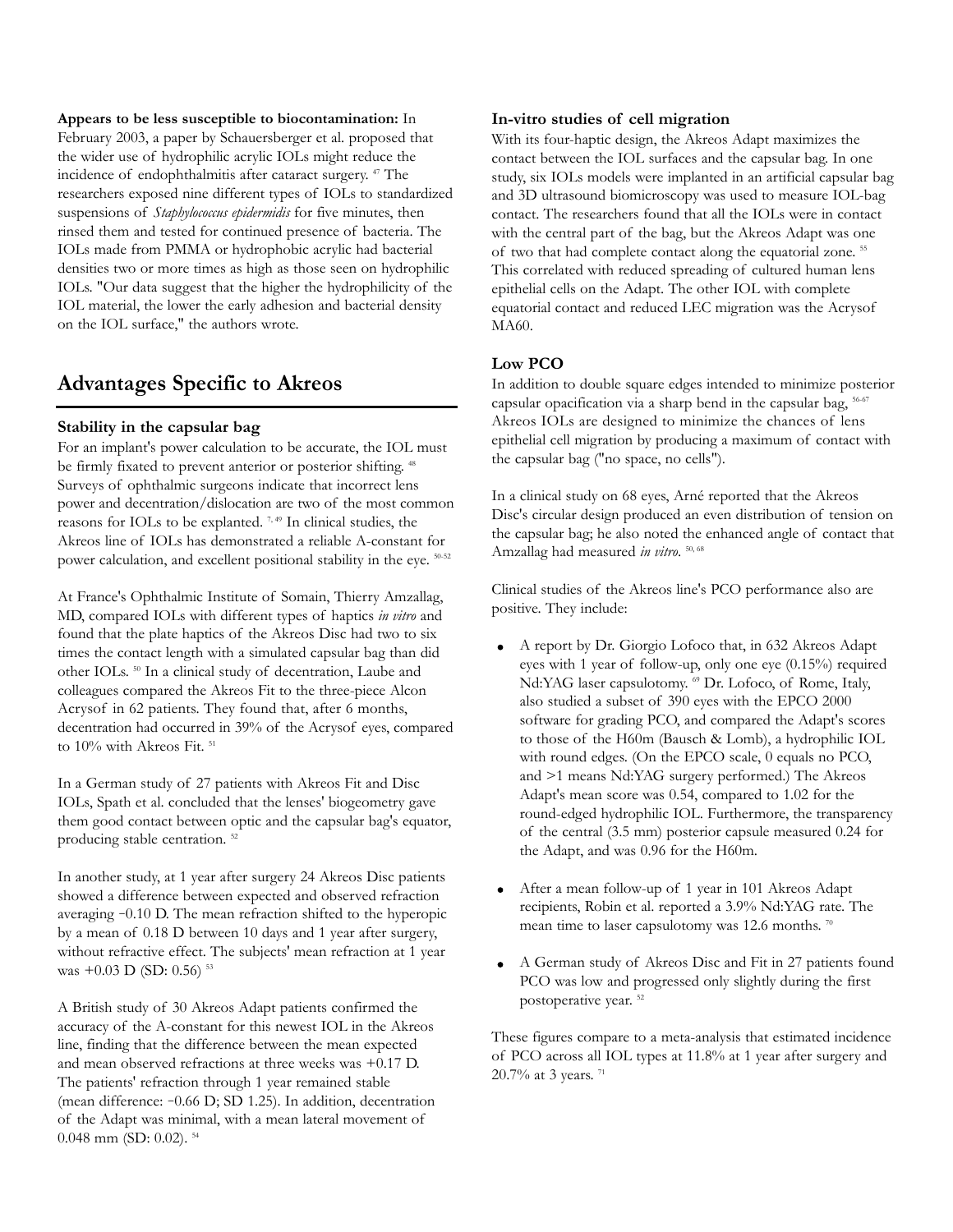#### **Less anterior cell growth**

The incidence of either anterior capsule opacification (ACO) or cellular attachment to the IOL differs among all types of IOL materials, and within the hydrophilic acrylic materials category itself. 72,73 Akreos IOLs have shown very little propensity for either inflammatory cell attachment or the lens epithelial cell outgrowth that has been reported in some other hydrophilic acrylics. A recently reported in vivo study in 180 patients found the Akreos Fit had fewer small cells, giant cells or LECs at 6 months than either Alcon Acrysof or the hydrophilic Centerflex 570H (Rayner).<sup>74</sup>

#### **Adapt: A solution to posterior capsular rupture**

The four-point fixation design of the Akreos Adapt can secure the IOL firmly even when the complication of posterior capsular rupture has occurred, according to a paper delivered at the 2003 ASCRS meeting. <sup>75</sup> In that Belgian study, Smeets reported success with placing two of the Adapt's haptics behind the capsular bag and two in front. This creates crossed bag/sulcus fixation and good separation between the chambers without putting pressure on the ciliary body. Follow-up of 3 to 14 months showed good centration and stability of the IOLs, and stable UCVA in all patients. There was no inflammation, vitreous loss or refractive shift.

#### **Planar, one-handed insertion of the Adapt**

The surgeon places the Akreos Adapt in the eye using the Hydroport® one-handed inserter system. This single-use injector eliminates the risk of contamination and reduces preoperative preparation time. It allows flat loading of the lens, and planar delivery through an incision of under 3 mm. Ophthalmic surgeons who have used the Hydroport report that it accomplishes the Adapt insertion safely and easily. 50,70

## **Future Development of Hydrophilic Acrylic Lenses**

Hydrophilic acrylic lenses such as Akreos are manufactured in a single piece using a lathing process. Not only does this process create better optical performance than molding at the high powers required for IOLs, <sup>76</sup> it also permits the creation of aspheric and non-rotationally symmetrical surfaces. Therefore, in the future Bausch & Lomb anticipates creating lens designs that limit or eliminate the higher-order aberrations inherent in conventional IOL designs.

In addition, the compressibility of hydrophilic materials in the future will permit the creation of designs that can be injected through smaller incisions, improving the speed and quality of visual recovery after surgery.

## **Conclusion**

Both in research studies and in clinical use, the Akreos® Adapt, Fit and Disc intraocular lenses have demonstrated advantages that include good biocompatibility, optical clarity, stability in the capsular bag, and inhibition of cell growth on the optic.

Akreos IOLs are made from a combination of two materials with the longest track record for ocular biocompatibility, poly-HEMA and MMA. The moderate refractive index gives Akreos lenses a significantly lower rate of dysphotopsias than is experienced with high-index hydrophobic IOLs (4.6% vs. 13% in one study). <sup>22</sup> Hydrophilic acrylic maintains its clarity over time, with none of the glistenings observed in hydrophobic acrylics. 27-29 Akreos also is very stable within the capsular bag; for example, the Akreos Fit undergoes nearly 4 times less decentration than the three-piece Acrysof (10% vs. 39%). <sup>51</sup> The Akreos Adapt exhibits the same amount of equatorial contact with the capsular bag as Acrysof, <sup>50</sup> and it also has double square edges that lead to clear central posterior capsules and a low rate of Nd:YAG laser capsulotomy (0.15%) at 1 year.  $69$ 

With the wealth of experience that has been gained using them, hydrophilic acrylic lenses have been shown to be a significant addition to the surgeon's range of clinical options and have become the lens of first choice for many in Europe and Asia.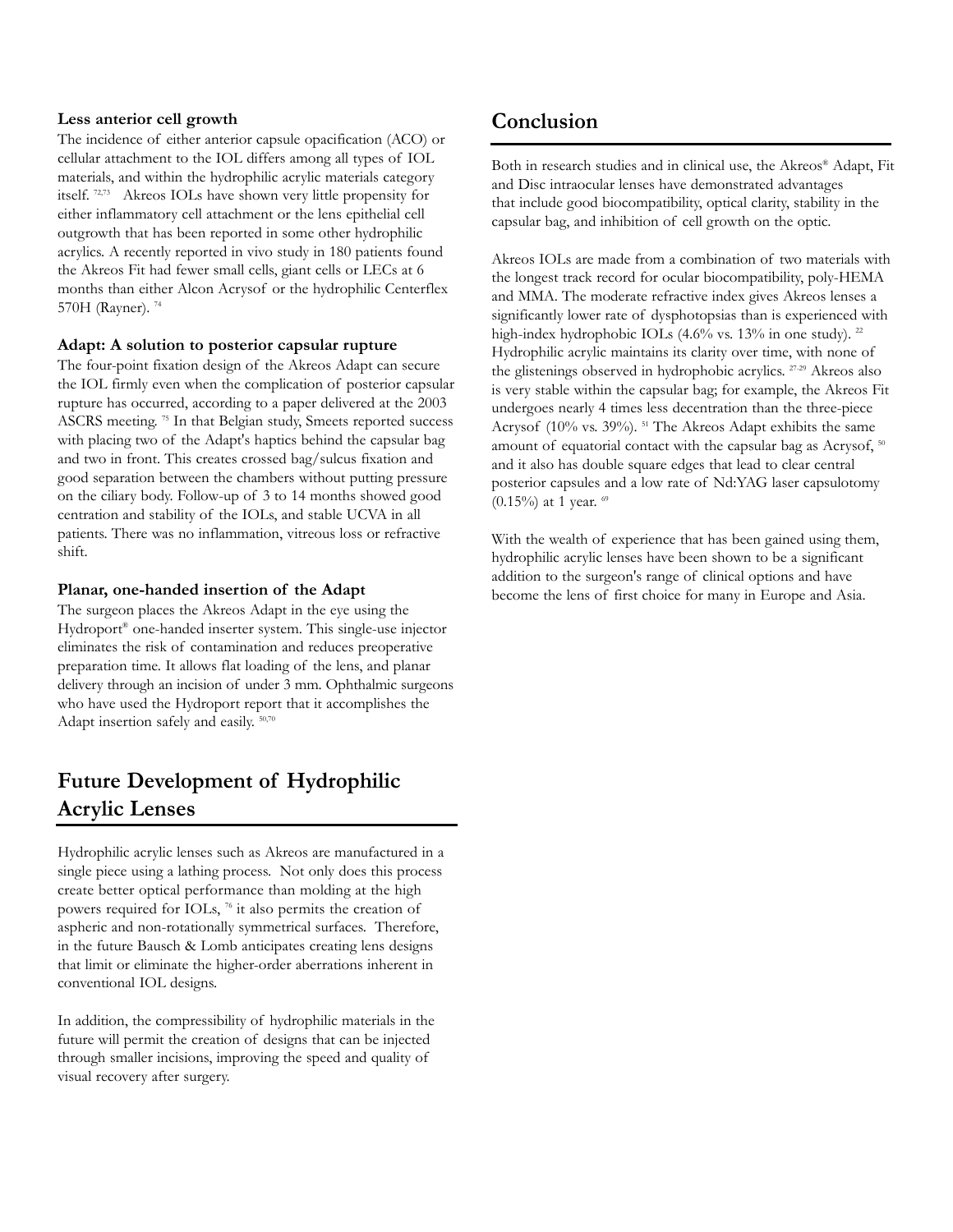## **References**

- 1. Lindstrom RL: The polymethylmethacrylate (PMMA) intraocular lenses. In Steinert RF, Fine IH, Gimbel HV, Lindstrom RL, Neuhann TF, Osher RH (eds): Cataract Surgery: Technique, Complications, & Management, pp 271-78.
- 2. Lindstrom RL: Foldable intraocular lenses. In Steinert RF, Fine IH, Gimbel HV, Lindstrom RL, Neuhann TF, Osher RH (eds): Cataract Surgery: Technique, Complications, & Management, p 279.
- 3. Barrett GD, Constable IJ, Stewart AD. Clinical results of hydro gel lens implantation. J Cataract Refract Surg. 1986 Nov; 12(6):623-31.
- 4. Barrett GD, Beasley H, Lorenzetti OJ, Rosenthal A. Multicenter trial of an intraocular hydrogel lens implant. J Cataract Refract Surg. 1987 Nov;13(6):621-6.
- 5. Percival SPB. Five-year follow-up of a prospective study comparing hydrogel with PMMA single piece lenses. Eur J Implant Refract Surg 1994; 6:10-13.
- 6. Khan AJ, Percival SP. 12 year results of a prospective trial comparing poly(methyl methacrylate) and poly(hydroxyethyl methacrylate) intraocular lenses. J Cataract Refract Surg. 1999 Oct; 25(10):1404-7.
- 7. Mamalis N. Complication of foldable intraocular lenses requiring explantation or secondary intervention - 2001 survey update. J Cataract Refract Surg 2002 Dec; 28:2193-2201.
- 8. Schmidbauer JM, Peng Q, Apple DJ, Pandey SK, Escobar-Gomez M, Auffarth GU, Werner L, Vargas LG. Rates and causes of intraoperative removal of foldable and rigid intraocular lenses: clinicopathological analysis of 100 cases. J Cataract Refract Surg. 2002 Jul;28(7):1223-8.
- 9. Kohnen T, Magdowski G, Koch DD. Scanning electron microscopic analysis of foldable acrylic and hydrogel intraocular lenses. J Cataract Refract Surg. 1996;22 Suppl 2:1342-50.
- 10. Brady DG, Giamporcaro JE, Steinert RF. Effect of folding instruments on silicone intraocular lenses. J Cataract Refract Surg. 1994 May;20(3):310-5.
- 11. Vass C, Menapace R, Schmetterer K, Findl O, Rainer G, Steineck I. Prediction of pseudophakic capsular bag diameter based on biometric variables. J Cataract Refract Surg. 1999 Oct;25(10):1376-81.
- 12. Lim SJ, Kang SJ, Kim HB, Kurata Y, Sakabe I, Apple DJ. Analysis of zonular-free zone and lens size in relation to axial length of eye with age. J Cataract Refract Surg. 1998 Mar; 24(3): 390-6.
- 13. Davison JA. Positive and negative dysphotopsia in patients with acrylic intraocular lenses. J Cataract Refract Surg. 2000 Sep;26(9):1346-55.
- 14. Erie JC, Bandhauer MH. Intraocular lens surfaces and their relationship to postoperative glare. J Cataract Refract Surg, 2003; 29(2):336-41.
- 15. Erie JC, Bandhauer MH, McLaren JW. Analysis of postoperative glare and intraocular lens design. J Cataract Refract Surg 2001 Apr; 27(4):614-621.
- 16. Ellis MF. Sharp-edged intraocular lens design as a cause of permanent glare. J Cataract Refract Surg 2001 Jul; 27(7): 1061-1064.
- 17. Farbowitz MA, Zabriskie NA, Crandall AS, Olson RJ, Miller KM. Visual complaints associated with the AcrySof acrylic intraocular lens. J Cataract Refract Surg 2000 Sept; 26(9): 1339-1345.
- 18. Franchini A, Gallarati BZ, Vaccari E. Computerized analysis of the effects of intraocular lens edge design on the quality of vision in pseudophakic patients. J Cataract Refract Surg 2003 Feb; 29(2):342-347.
- 19. Holladay JT, Lang A, Portney V. Analysis of edge glare phenomena in intraocular lens edge designs. J Cataract Refract Surg 1999 Jun; 25(6):748-752.
- 20. Hwang IP, Olson RJ. Patient satisfaction after uneventful cataract surgery with implantation of a silicone or acrylic foldable intraocular lens. Comparative study. J Cataract Refract Surg. 2001 Oct;27(10):1607-10.
- 21. Tester R, Pace NL, Samore M, Olson RJ. Dysphotopsia in phakic and pseudophakic patients: incidence and relation to intraocular lens type. J Cataract Refract Surg 2000; 26: 811-816.
- 22. Shambhu SS, V. Shanmuganathan V, Charles SJ. Acrysof vs Akreos IOLs - A comparison of dysphotopsia (poster). Royal College of Ophthalmologists meeting, May 2003.
- 23. Rozot P. Light-related eye problems with Akreos Adapt and Akreos Disc and their incidence on patient satisfaction. Presented at the San Diego meeting of ASCRS, May 2004.
- 24. Abela-Formanek C, Amon M, Schauersberger J, Kruger A, Nepp J, Schild G. Results of hydrophilic acrylic, hydrophobic acrylic, and silicone intraocular lenses in uveitic eyes with cataract: Comparison to a control group. J Cataract Refract Surg 2002 Jul; 28(7): 1141-1152.
- 25. Schauersberger J, Amon M, Kruger A, Abela C, Schild G, Kolodjaschna J. Comparison of the biocompatibility of 2 foldable intraocular lenses with sharp optic edges. J Cataract Refract Surg. 2001 Oct; 27(10):1579-85.
- 26. Schauersberger J, Amon M, Kruger A, Abela C, Schild G, Kolodjaschna J. Comparison of the biocompatibility of 2 foldable intraocular lenses with sharp optic edges. J Cataract Refract Surg. 2001 Oct; 27(10):1579-85.
- 27. Dhaliwal DK, Mamalis N, Olson RJ, Crandall AS, Zimmerman P, Alldredge OC, Durcan FJ, Omar O. Visual significance of glistenings seen in the AcrySof intraocular lens. J Cataract Refract Surg 1996 May; 22(4):452-457.
- 28. Christiansen G, Durcan FJ, Olson RJ, Christiansen K. Glistenings in the AcrySof intraocular lens: pilot study. J Cataract Refract Surg 2001May; 27(5):728-33.
- 29. Gregori NZ, Spencer TS, Mamalis N, Olson RJ. In vitro comparison of glistening formation among hydrophobic acrylic intraocular lenses. J Cataract Refract Surg 2002 Jul; 28(7): 1262-1268.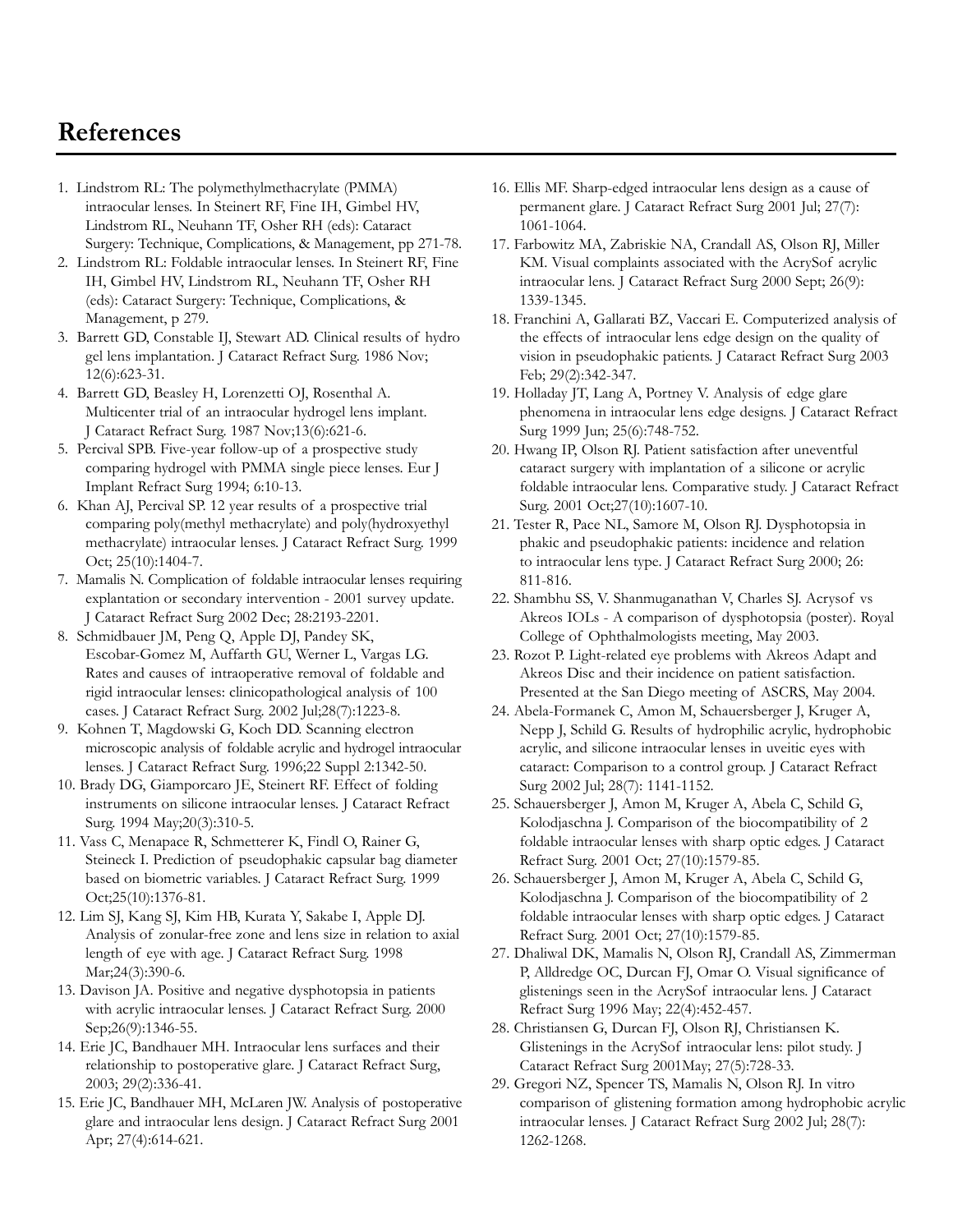- 30. Manuchehri K, Mohamed S, Cheung D, Saeed T, Murray PI. Brown deposits in the optic of foldable intraocular lenses in patients with uveitis. Eye. 2004 Jan;18(1):54-8.
- 31. Vryghem JC, Cools D. Clinical results, contrast sensitivity and wavefront aberrations comparing the Pharmacia Tecnis Z 9000 and the Bausch & Lomb Akreos Adapt IOLs. Presented on 7/9/2003 in Munich at the XXIth Congress of the European Society of Cataract and Refractive Surgeons.
- 32. Apple DJ, Werner L. Complications of cataract and refractive surgery: a clinicopathological documentation. Trans Am Ophthalmol Soc 2001; 99:95-107.
- 33. Apple DJ, Werner L, Escobar-Gomez M, Pandey SK. Deposits on the optical surfaces of Hydroview intraocular lenses (Letter to the Editor). J Cataract Refract Surg 2000; 26:796-797.
- 34. Apple DJ, Werner L. Pandey SK. Newly recognized complications of posterior chamber intraocular lenses (Editorial). Arch Ophthalmol 2001: 119:581-582.
- 35. Fernando GT, Crayford BB. Visually significant calcification of hydrogel intraocular lenses necessitating explantation. Clinical Experiment Ophthalmol 2000 Aug; 28(4):280-86.
- 36. Frohm A, Dick B, Augustin AJ, Grus FH. A late opacification of the foldable hydrophilic acrylic lens SC60B-OUV. Ophthalmology 2001; 108:1999-2004.
- 37. Pandey SK, Werner L, Apple DJ, Gravel JP. Calcium precipitation on the optical surfaces of a foldable intraocular lens: a clinicopathological correlation. Arch Ophthalmol 2001; 120:391-393.
- 38. Werner L., Apple DJ, Kaskaloglu M, Pandey SK. Dense opacification of the optic component of a hydrophilic acrylic intraocular lens: a clinical pathological analysis of 9 explanted lenses. J Cataract Refract Surg 2001; 27:1485-1492.
- 39. Werner L, Apple DJ, Escobar-Gomez M, Ohrstrom A, Crayford BB, Bianchi R, Pandey SK. Postoperative deposition of calcium on the surfaces of a hydrogel intraocular lens. Ophthalmology 2000 Dec; 107(12):2179-2185.
- 40. Bausch & Lomb. Final report: Hydroview calcification, Aug. 23, 2001.
- 41. Mamalis N. Private communication, May 2003.
- 42. Internal Bausch & Lomb data, on file.
- 43. Baldeschi L, Rizzo S, Nardi M. Damage of foldable intraocular lenses by incorrect folder forceps. Am J Ophthalmol. 1997 Aug;124(2):245-7.
- 44. Keates RH, Sall KN, Kreter JK. Effect of the Nd:YAG laser on polymethylmethacrylate, HEMA copolymer, and silicone intraocular materials. J Cataract Refract Surg. 1987 Jul;13(4):401-9.
- 45. Newland TJ, McDermott ML, Eliott D, Hazlett LD, Apple DJ, Lambert RJ, Barrett RP. Experimental neodymium:YAG laser damage to acrylic, poly(methyl methacrylate), and silicone intraocular lens materials. J Cataract Refract Surg. 1999 Jan;25(1):72-6.
- 46. Trinavarat A, Atchaneeyasakul L, Udompunturak S. Neodymium:YAG laser damage threshold of foldable intraocular lenses. J Cataract Refract Surg. 2001 May;27(5): 775-80.
- 47. Schauersberger J, Amon M, Aichinger D, Georgopoulos A. Bacterial adhesion to rigid and foldable posterior chamber intraocular lenses: in vitro study. J Cataract Refract Surg. 2003 Feb;29(2):361-6.
- 48. Erickson P. Effects of intraocular lens position errors on postoperative refractive error. J Cataract Refract Surg 1990 May; 16(3):305-311.
- 49. Mamalis N, Spencer TS. Complications of foldable intraocular lenses requiring explantation or secondary intervention--2000 survey update. J Cataract Refract Surg. 2001 Aug; 27(8):1310-7.
- 50. Amzallag T. Morphological compatibility of intraocular lens: an objective approach. Presented at ASCRS 1999.
- 51. Laube T. Comparative investigation of two acrylic intraocular lenses: Acrysof and Akreos Fit. Presented at ESCRS 2003.
- 52. Spath U, Liekfeld A, Hartmann C, Pham DT. [Evaluation of posterior capsule opacification after implantation of the akreos disc and akreos fit acrylic intraocular lenses - pilot studies] [Article in German]. Klin Monatsbl Augenheilkd. 2003 Oct;220(10):695-8.
- 53. Santiago PV. Evaluation of posterior capsular opacification with the Akreos Disc IOL: 2 year results. Presented at ASCRS 2002.
- 54. Davies G. Reliability of the Akreos Adapt, an original hydrophilic acrylic IOL. Poster at ESCRS 2002, presentation at ASCRS 2003.
- 55. Stachs O. Influence of intraocular lens design on posterior capsular opacification-an in-vitro study. Presentations at 2003 meetings of ESCRS and ASCRS.
- 56. Apple DJ, Peng Q, Visessook N, Werner L, Pandey SK, Escobar-Gomez M, Ram J, Auffarth GU. Eradication of posterior capsule opacification: documentation of a marked decrease in Nd:YAG laser posterior capsulotomy rates noted in an analysis of 5416 pseudophakic human eyes obtained postmortem. Ophthal. 2001 Mar; 108(3):505-18.
- 57. Ayaki M, Ishida Y, Nishimura E, Yaguchi S. Lens epithelial cell migration between posterior capsule and intraocular lens with variously finished posterior optic edge and two haptic angulations. Ophthalmic Res. 2003 Sep-Oct; 35(5):261-7.
- 58. Bertelmann E, Kojetinsky C. Posterior capsule opacification and anterior capsule opacification. Curr Opin Ophthalmol. 2001 Feb; 12(1):35-40.
- 59. Kohnen T. The squared, sharp-edged optic intraocular lens design. J Cataract Refract Surg. 2001 Apr; 27(4):485-6.
- 60. Kruger AJ, Schauersberger J, Abela C, Schild G, Amon M. Two year results: sharp versus rounded optic edges on silicone lenses. J Cataract Refract Surg. 2000 Apr; 26(4):566-70.
- 61. Nishi O. Effect of a discontinuous capsule bend (letter). J Cataract Refract Surg. 2003 Jun; 29(6):1051-2, author reply 1052.
- 62. Nishi O, Nishi K, Akura J, Nagata T. Effect of round-edged acrylic intraocular lenses on preventing posterior capsule opacification. J Cataract Refract Surg. 2001 Apr; 27(4):608-13.
- 63. Nishi O, Nishi K, Sakanishi K. Inhibition of migrating lens epithelial cells at the capsular bend created by the rectangular optic edge of a posterior chamber intraocular lens. Ophthalmic Surg Lasers. 1998 Jul; 29(7):587-94.